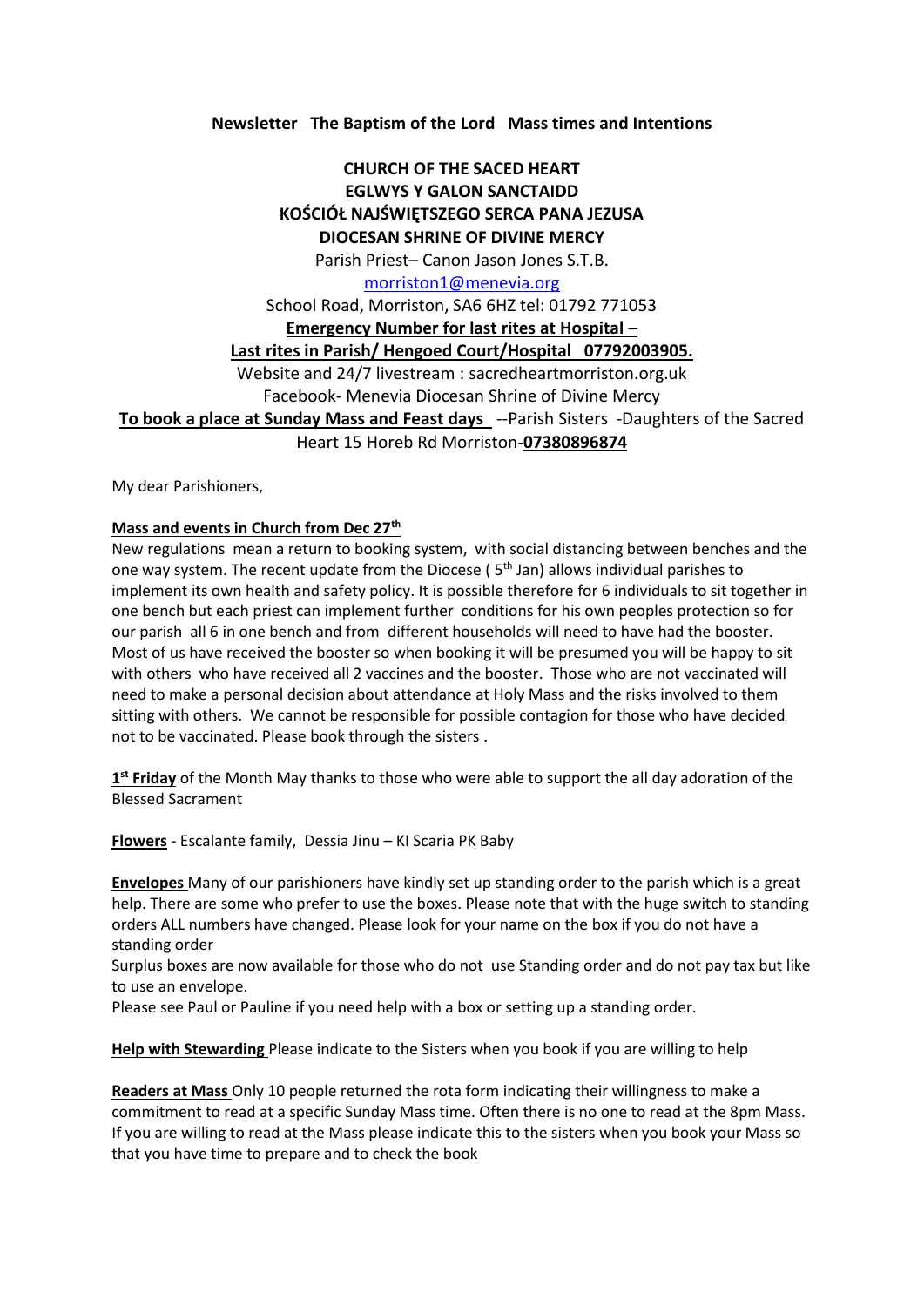**Sinulog 2022.**. There are only 17 benches available Mass at 1pm SSunday January 16<sup>th</sup>

**Appeal for the Phillipines.** During the novena to the Santo Nino, and on Sinulog Sunday, the Mercy box donations will be used for a special collection to assist with CARITAS Agency for the Phillipines. Fr Rod in Cebu will be able to receive the donations to pass on for us to areas most affected by the recent Typhoon. There will be a special collection at all masses.

#### **Readers for The Baptism of the Lord**

5.30 PM Christine 9.30am Kevin 11am Pauline 8pm Olivia

### **Home visits with holy communion**

Hengoed nursing home reopened in the week so I was able to visit with Holy Communion. As you will be aware the hospital is busy and the rapidly rising and highly transmissible covid variant are a great concern, it is safer to limit and spread out visits and contact with our Sick parishioners so as to prevent cross infection. I am n taking a daily LFT for everyones safety. There are presently 3 priests down with Covid 1 had to cancel Sunday mass as they await PCR results.

**On Call for the Non Catholics**. Two of the Non-catholic chaplains were off with Covid so I was on call for New Years eve 5.30pm until Sunday 8.30 for the Non catholics in Morriston Neath/Port Talbot and Singleton. There were just two call outs for non catholics on New Years day for End of Life.

### **Forth coming Funerals**

.

Thursday 13 Jan -Patrick Requiem Mass Monday 17 Jan - Fred Funeral Service Wed 19<sup>th</sup> Jan -Veronica Sullivan Requiem Mass Thursday 20<sup>th</sup> Jan - Theresa Gaynor Funeral service

**Novena to the Santo Nino** begins on Friday 6pm . Those wishing to take a part ie Singing and reading need to contact Fr Jason and to book your place via the parish sisters .

**Help needed** If anyone is able to help after the 8pm Mass to help dismantle the decorations it would be appreciated.

**Fr Juan** will be with us until Friday January 14<sup>th</sup>. I am sure that all of us are delighted that he is with us for Christmas and has been able to help with Masses and Confessions. We are hoping that Fr Juan will be with us for two weeks of Easter.

**New parish facebook page**. Over the next week, I will be setting up a new parish facebook page for registered parishioners to join. This will help with imparting any information and news relevant to the parish in between newsletters.

**Feb 2nd** Candlemas and blessing of Candles. Start of Novena to Our Lady of Lourdes**. Feb 11th** Our Lady of Lourdes, world Day of Prayer for the Sick **Feb 22nd** Anniversary of Image of Divine Mercy

I am planning on taking 5 nights away  $23^{rd}$  Feb – "8<sup>th</sup> for a break and for an 80<sup>th</sup> Birthday present for my mother. I am grateful to St Davids for cover for mass and hospital